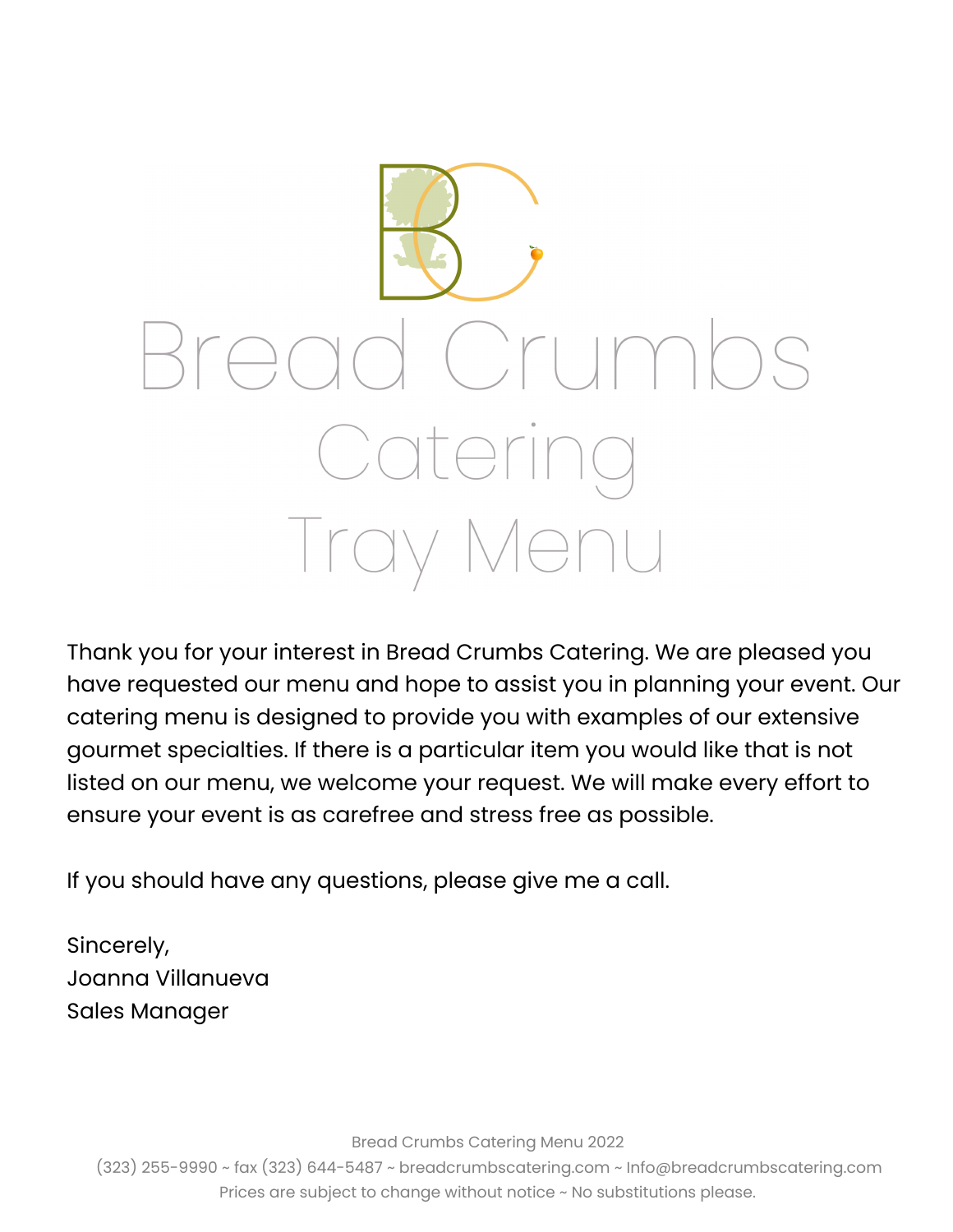### Breakfast By The Tray

Breakfast Breads

Our Danish is baked to order daily in our facility Mini Danish: chocolate, strawberry, cream cheese, and cinnamon raisin Danish assorted tea breads and bagels and cream cheese 16 pc \$54 24 pc \$ 75 36 pc \$95

1 Dozen Mini Breakfast Burritos \$78

filled with scrambled eggs, potato, chorizo or bacon or ham or veggie with cheese and our homemade salsa

> 1 Dozen Mini Croissant Breakfast Sandwiches \$82 Soft buttery croissant filled with eggs, bacon or ham and cheese

Scrambled Eggs and Bacon serves 8 to 10 \$89 Fluffy scrambled eggs with cheese and scallions, crispy bacon or pork sausage, with croissant or Danish

Chilaquiles and Egg Breakfast serves 8 to 10 \$89 Chilaquiles with melted cheese and sour cream served with scrambled eggs on the side,

> Herb Hash Brown Potatoes topped with cheese and scallions Half Sheet: 10 to 14 \$42 Full Sheet: 20 to 30 \$74

#### Fresh Fruit Platter

Seasonal melons, pineapple, and berries Small: 8 to 10 \$45 Med: 11 to 15 \$56 Large: 16 to 20 \$72 Ex Large 21 to 25 \$94

Cheese and Crackers with Nuts and Dry Fruits serves 10 \$68

Yogurt with homemade Granola and almonds serves 10 \$48

Yogurt Berry Parfait with homemade Granola serves 10 \$58

Orange, Cranberry, Apple or Grapefruit Juice Tote \$21 each

Regular or Decaf or Assorted Hot Tea Tote \$22 each

Bottled Water \$1.95 each

Bread Crumbs Catering Menu 2022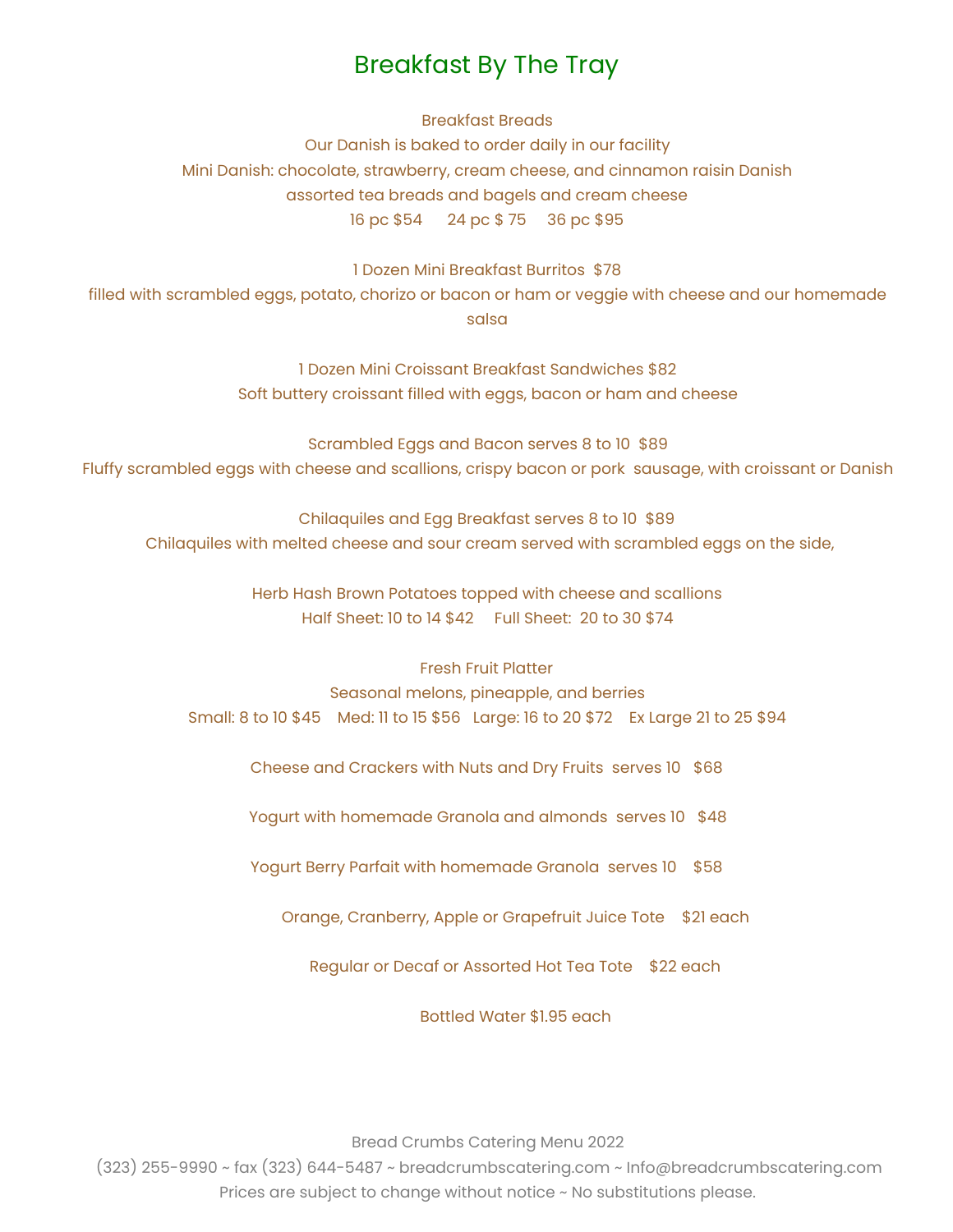### Lunch By The Tray

Gourmet Sandwich Tray with One Side Salad

Our signature French bread and Croissants, baked at our location daily, is Fresh Fresh Fresh! Choice of marinated grilled chicken w/ pepper jack cheese & avocado smoked turkey with cranberry, Muenster and avocado - Curry walnut cranberry chicken salad roast beef with Swiss and caramelized onions - roasted veggies with avocado turkey, salami, ham, with Provolone and Pepperoncini - fresh Mozzarella roasted peppers and pesto served with salad of your choice: traditional pasta salad or Pesto pasta or Caesar or green salad or field greens & house dressing

16 halves \$120, 24 halves \$172, 32 halves \$228, 40 halves \$278

Sandwich Tray with One Side Salad

Our signature French bread and Croissants, baked at our location daily, is Fresh Fresh Fresh! Sandwich selection: turkey and cheese, ham and cheese, chicken salad, tuna salad, roast beef, and veggie served with salad of your choice: traditional pasta or Caesar or green salad or field greens & house dressing

16 halves \$99, 24 halves \$144, 32 halves \$188 40 halves \$224

Prepped to Order Specialty Salads

Chinese chicken salad, Caesar salad with grilled chicken, pesto pasta with chicken, chicken or tuna salads, Cobb, Italian chopped, Greek with grilled chicken, Greek, roasted veggies with avocado Small: 8 to 10 \$75 Med: 11 to 15 \$96 Large: 16 to 20 \$124 XLarge: 21 to 25 \$148

Side Salads

Pesto pasta, traditional pasta, Macaroni, fruit, field greens, green salad, Caesar salad Small: 8 to 10 \$48 Med: 11 to 15 \$64 Large: 16 to 20 \$89 XLarge: 21 to 25 \$104

> Jumbo Cookies and Brownies Our Bakery will bake your cookies to order, for that special touch! Chocolate Chip, Oatmeal Cookies or Brownies \$48 per dozen

Chilled Bottled Water \$1.95 Assorted Soft Drinks with ice and container \$2.50 Ice and beverage container (up to 15 beverages) \$5 Lemonade or Ice Tea \$20.00 small tote, \$54.00 large tote

Bread Crumbs Catering Menu 2022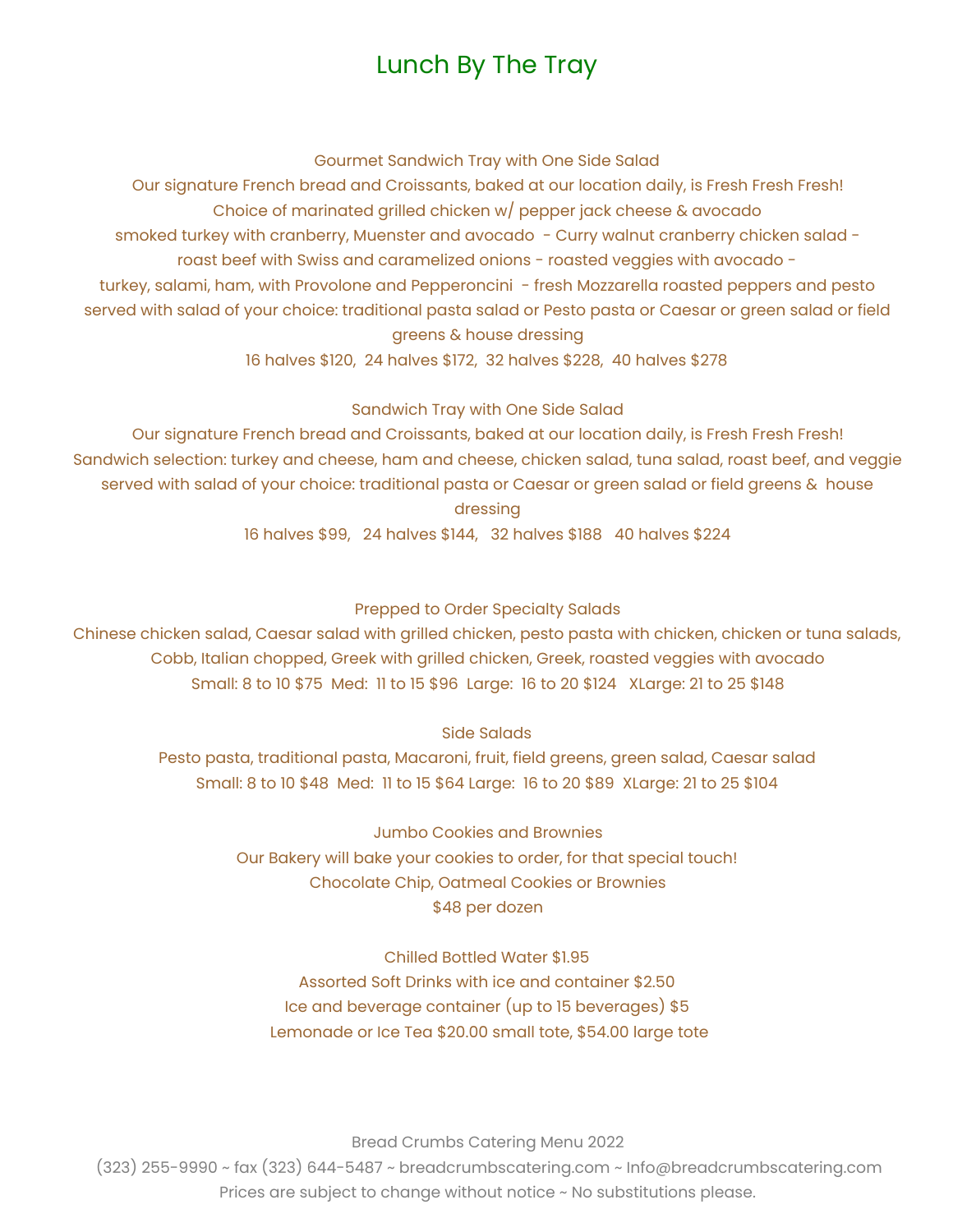## Snacks or Afternoon Tea

Mini Gourmet Sandwich Platter 24pc \$120

Roasted turkey with Swiss & avocado, honey ham with Provolone, & avocado, Curry chicken salad with Gouda & avocado, roast beef with Cheddar and caramelized onions marinated grilled chicken with pepper Jack & avocado, roasted peppers with fresh mozzarella and pesto

Mini Croissant Sandwich Platter 24pc \$155

Chicken salad, turkey with cheese and cranberry, ham cheese, tuna salad, roasted veggies and cheese, tomato, basil, fresh Mozzarella

> Mini Kaiser Sandwich Platter 24pc \$105 Chicken salad, turkey and cheese cranberry, ham cheese, tuna salad, roasted veggies and cheese, tomato, basil and fresh Mozzarella

Mini Open Face Sandwich Platter 24pc \$160 Chicken salad, turkey cheese cranberry, ham and cheese, tuna salad, roasted veggies and cheese, tomato, basil, fresh Mozzarella

## Platters and Dips Serves (18 to 24)

| Chips and Guacamole: Our homemade guacamole is prepared fresh to order          | \$84 |
|---------------------------------------------------------------------------------|------|
| Creamy Hummus with roasted peppers and pita points                              | \$76 |
| Fruit Platter: Seasonal fresh fruit garnished with berries and grapes           | \$72 |
| Crudités Platter: Assorted seasonal vegetables with our signature herb dressing | \$78 |
| Cheese Platter: Served with grapes, crackers, walnuts, dry fruit, and berries   | \$82 |
| Desserts: 30 pc. Cookies, Brownies, Macaroons, and Crispie Treats               | \$72 |
| Mini Pastries: 24 pc. Fruit Tarts, Cannolies, and Éclairs                       | \$80 |

Bread Crumbs Catering Menu 2022